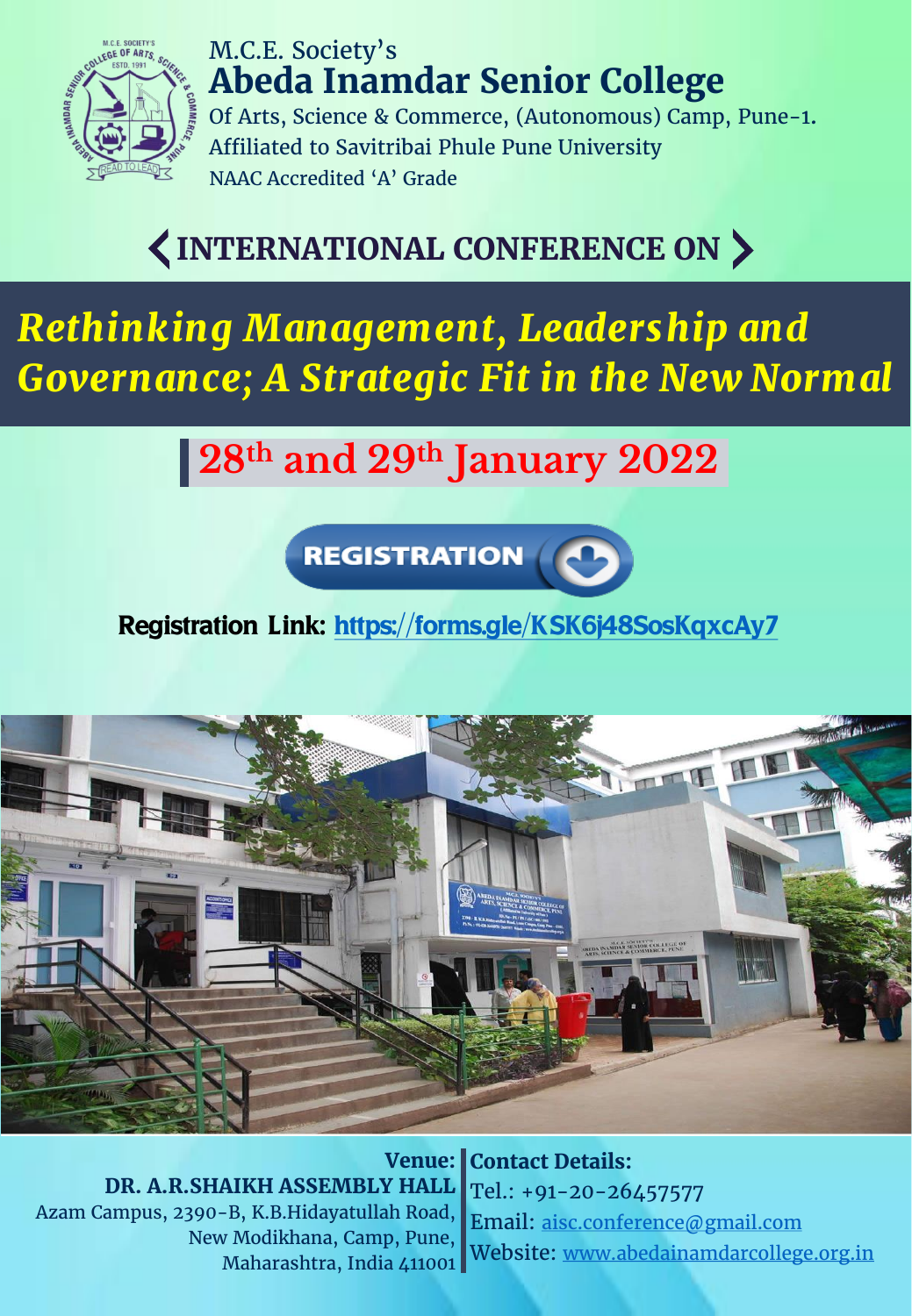### *Maharashtra Cosmopolitan Education Society (M.C.E. Society)*

M.C.E. Society was established in the year 1948 with an objective of providing education to the economically, educationally and socially weaker sections of the society. It is an education society registered under the Societies Registration Act, 1860 and also a public trust registered under the Bombay public trust act, 1950. The M.C.E. Society is both a religious and linguistic minority education society and now runs 29 plus units, from Primary Schools to the Higher Education Institutions including Research Centers.

http://mcesociety.org/

# *Abeda Inamdar Senior College (Autonomous)*

Abeda Inamdar Senior College of Arts, Science and Commerce, Pune affiliated to Savitribai Phule Pune University, was established in 1991. The college has secured 'A' Grade in the 3rd cycle of accreditation by NAAC, Bangalore in September 2018. The college has been recognized as one of the best five colleges of Pune City based on the 'India Today' Magazine survey in 2008, 2009, 2010, 2011 and 2016 and also ranked 45th amongst the best colleges in the country in 2015 as per India Today Survey. The college has a strategic location in the city and is easily accessible from all parts through public transport system. The college has done path breaking work in making education accessible to the minorities and the weaker sections of the society. Thus today the College stands proudly amongst the leading educational institutes of Pune.

http://www.abedainamdarcollege.org.in/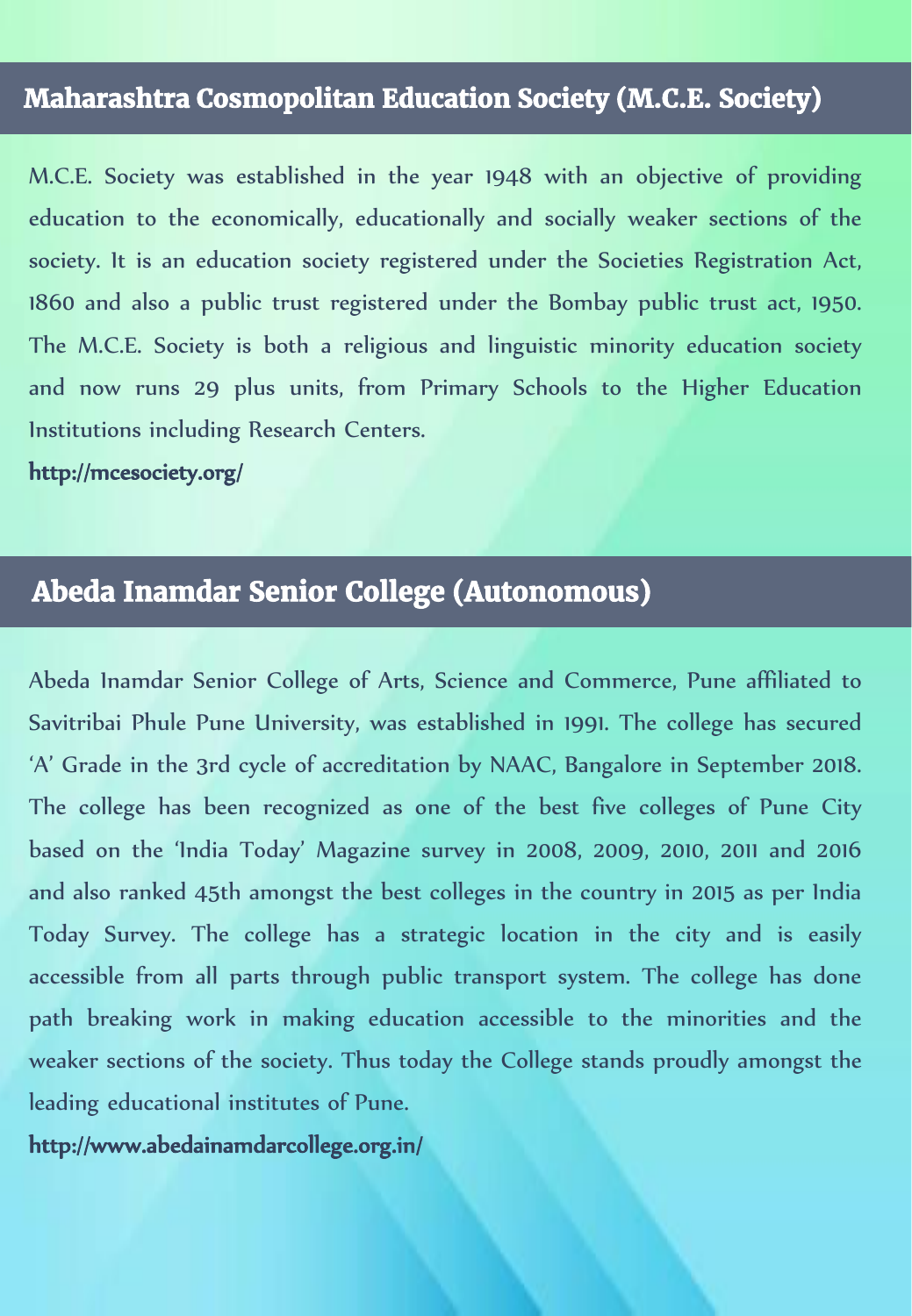# *Conference Theme*

Since the onset of the COVID-19 pandemic, the global economy has been adversely affected with serious consequences impacting all communities and individuals. While the world is struggling hard to revive from the three fold Crisis viz; the global health crisis, global environmental crisis and the global economic shock that has hit the most vulnerable the hardest.

The outbreak of the virus changed the demand patterns of all products & services, earning and spending patterns, connecting and socializing ways, lifestyles, and even the consumption patterns of people which demanded new Business models, channels & structures driven by technologies like Artificial intelligence, Big Data and Robotics. In order to discover new ways of delivering customer value and bottom line profits, firms need to navigate through rapid technological innovation and globalization of product, labor, and financial resources.

Technology has played heroic in not just finding solutions to control the spread of the pandemic and contracting of the virus, but has also revolutionized the way Business and Academics function to keep the working on during the lockdown period. The pandemic has impacted all walks of life and has forced us to adapt to the New Normal of staying indoors, work from home, online delivery of products & services and much more.

The challenges posed by todays New Normal include rapid technological change, Market evolutions and creation of new markets, Globalization and/or integration of product, labor, and financial markets, Frequent, regular changes at industry level, Periodic shocks at the system level with strong ripple effects and many more.

Even as the world prepares for COVID-19 recovery, the New Normal is meant to be here and the long-term economic consequences of the Pandemic could persist for a generation or more.

The conference aims to explore optimal & resilient leadership and business cultures, new age capabilities like digital mindset, virtual crisis handling, navigating change as sustainability skills that Business organizations need to embrace in order to effectively maneuver the turbulences caused by the pandemic.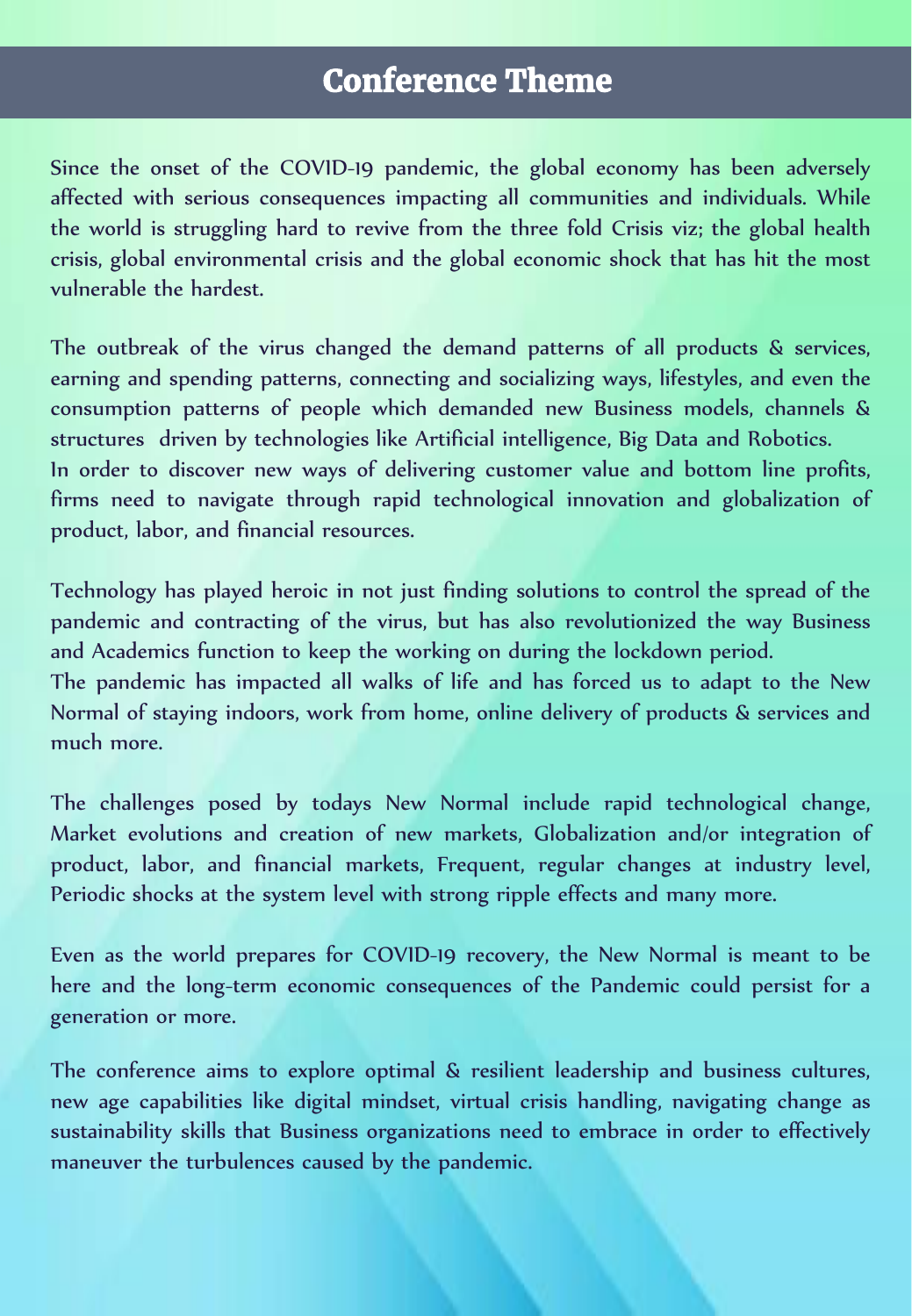# Conference Tracks

#### Session I: BUSINESS PRACTICES AND MANAGEMENT

- **Exercise Strategic management of Finance HR** and Marketing
- **Supply Chain management**
- Risk Management
- **Digital outreach and E-commerce**
- **Knowledge management**
- **International trade practices**
- **EX Corporate Funding & Capital Structure**
- **Social Entrepreneurship**
- **Business Ethics and Corporate** governance
- **EX Accounting and Disclosure practices**
- Public Private Partnership
- **Green Accounting**

#### Session III: ECONOMIC POLICIES AND STRATEGIES FOR 2022

- Make in India, Skill India, Digital India & Smart Cities Initiative
- **Government perspective on Sustainability**
- **Financial inclusion policies**
- **Economic volatility: Inflation &** Deflation
- **Fiscal and Monetary policy**
- **Banking and Insurance sector reforms**
- **FDI** and FII: National growth perspective
- Financial markets and economic growth
- **Balanced Regional Development**
- Civil Services Reforms
- Post-Pandemic Reforms: Education, Legal, Judicial, Governance, Administration, Management

#### Session II: COMMUNICATION AND **TECHNOLOGY**

- **Corporate Communication Strategies**
- **Virtual Communication**
- Advances in Technology and Communication
- Cross-Cultural Communication
- Challenges of Communication in New Era
- **Re-engineering Business Models**
- **HCI** (Human Computer Interaction) and Human Behavior
- ICT for Education, Healthcare and Other Sectors
- **Crypto Currency & Block Chain Technology**
- Artificial Intelligence, Big Data & Analytics

#### Session IV: EMERGING GLOBAL TRENDS & CHALLENGES

- Climate change and challenges
- Environmental Issues
- Sustainable Business Models for SME's
- **IPR** and Artificial Intelligence
- **CSR** for sustainability
- **Employment creation and challenges**
- Global inclusion and Global Governance
- **Tax Reforms and Ease of doing** business
- **Preparing for change**
- Covid-19 and its Impacts
- **Green Practices**
- Post-Pandemic Recovery of the Tourism Industry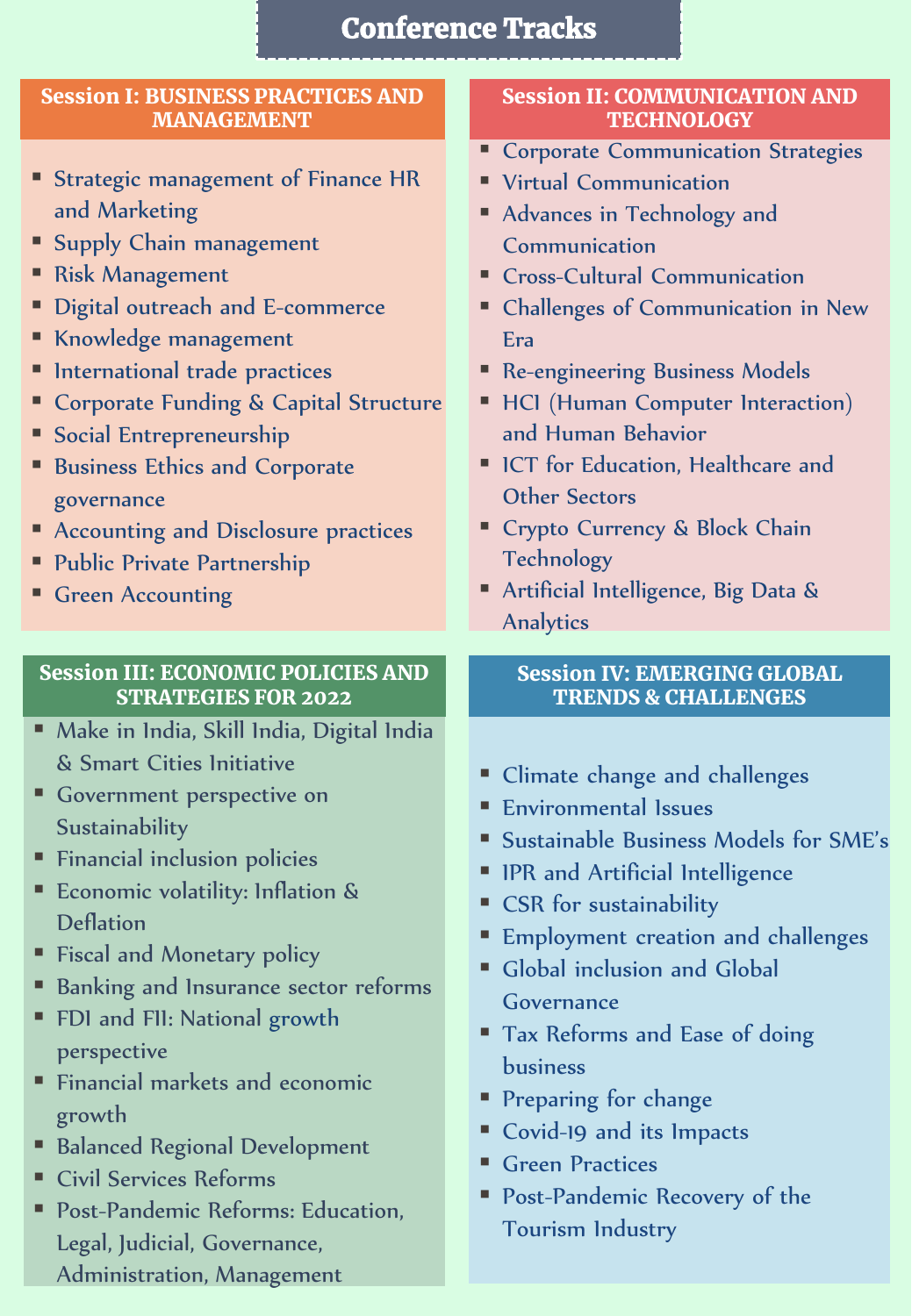#### GUIDELINES FOR PAPER SUBMISSION

The delegates are invited to submit original research papers on the theme and sub-themes of the Conference.

- Soft copies of the papers should be mailed to **[aisc.conference@gmail.com](mailto:aisc.conference@gmail.com)**
- Separate registration is required for Co Authors.
- The paper should include the Title, Author's name, institute/organization, Contact Details, Abstract, keywords, objectives, research methodology and references.
- The abstract should not be more than 250 words, and full paper should not be more than 3500 to 4000 words.
- Font: Times New Roman, 12 size, 1.5 line spacing, fully justified.
- APA citation style is to be used for references.
- All papers will be peer reviewed before final acceptance and final decision on same shall be communicated with email on or before 10<sup>th</sup> January 2022.
- Authors of accepted Papers shall be invited to present their paper in person or online through Google meet.
- All citations and references must be in sync and author shall make sure the paper doesn't infringe any copyright.
- All correspondence will be addressed to the first author
- Only Papers received till the last date will be published in the Journal.

#### PUBLICATION OPPORTUNITIES

The accepted Full Papers will be considered for publication in any one of the three publication opportunities as described below (Subject to the review by the respective editorial boards through scientific publishing process consisting of: Plagiarism check, content review and language review.)

1. UGC Care Listed Journal: Selected Quality papers will be published in UGC Care Listed Journal after its reviewed and accepted by the Editorial Team of the Journal and separate Publication fees to be paid.

2. Cosmos: Authors also have the opportunity to publish their Papers in Cosmos, a Bi Annual Peer Reviewed Refereed Journal with ISSN Number without paying any additional Publication Fees.

3. M.C.E. Society's Interdisciplinary Research Journal: Authors can publish their Papers in M.C.E. Society's Interdisciplinary Research Journal which is a Double Blind Peer Reviewed Refereed Journal registered with RNI having ISSN Number without paying any additional Publication Fees.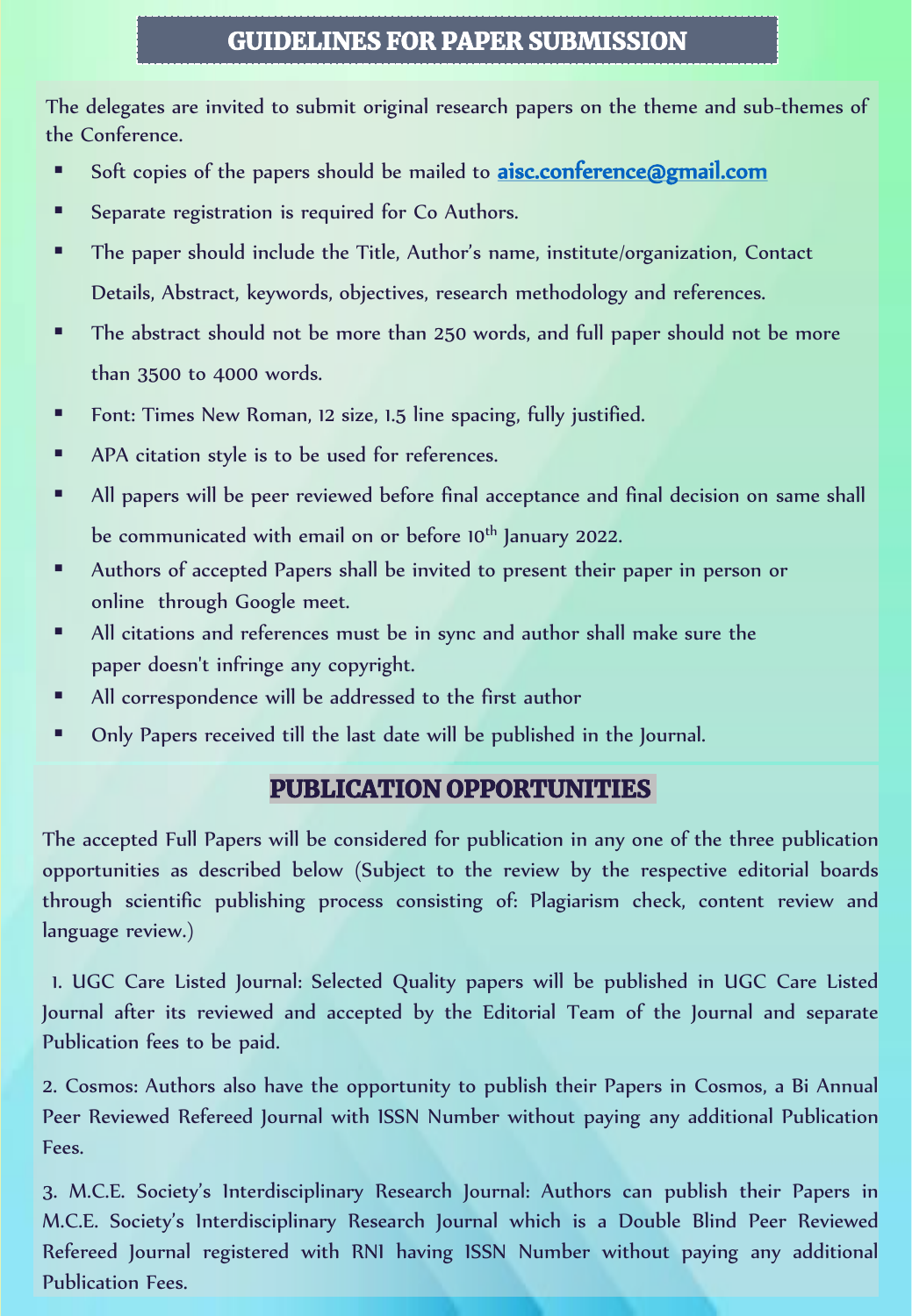#### IMPORTANT DATES

Last date for abstract and full paper submission: December 31, 2021 Intimation of selection of Paper: **January 10, 2022** Payment of Registration Fees: January 15, 2022

# REGISTRATION DETAILS

#### REGISTRATION FEES FOR CONFERENCE ONLY

| <b>CATEGORY</b>                 | <b>For Online</b><br>Participation | <b>For Attending In</b><br>Person |
|---------------------------------|------------------------------------|-----------------------------------|
| <b>Indian Academicians</b>      | <b>INR 200</b>                     | <b>INR 500</b>                    |
| <b>Research Students</b>        | <b>INR 100</b>                     | <b>INR 300</b>                    |
| <b>Corporates/Practitioners</b> | <b>INR 300</b>                     | <b>INR 500</b>                    |
| <b>Foreign Delegates</b>        | <b>USD 5\$</b>                     | <b>USD 10\$</b>                   |

# Kindly Note:

- The Registration fees for Online Participation includes only Online Participation, Online Paper Presentation and E-certificate.
- **The Registration fees for Participation In Person** (Offline) includes Tea & Snacks & Lunch for both days, Kit and Certificate.
- Publication Fees is to be paid only after the paper is accepted for publication by the journal which will be charged separately.

# **Details for payment of Registration Fees**

**A/C. Name: Abeda Inamdar Senior College Bank Name: Bank of Maharashtra Branch: Sachapeer Street, Camp, Pune 1. Account Number: 60345278739 IFSC: MAHB0000076**